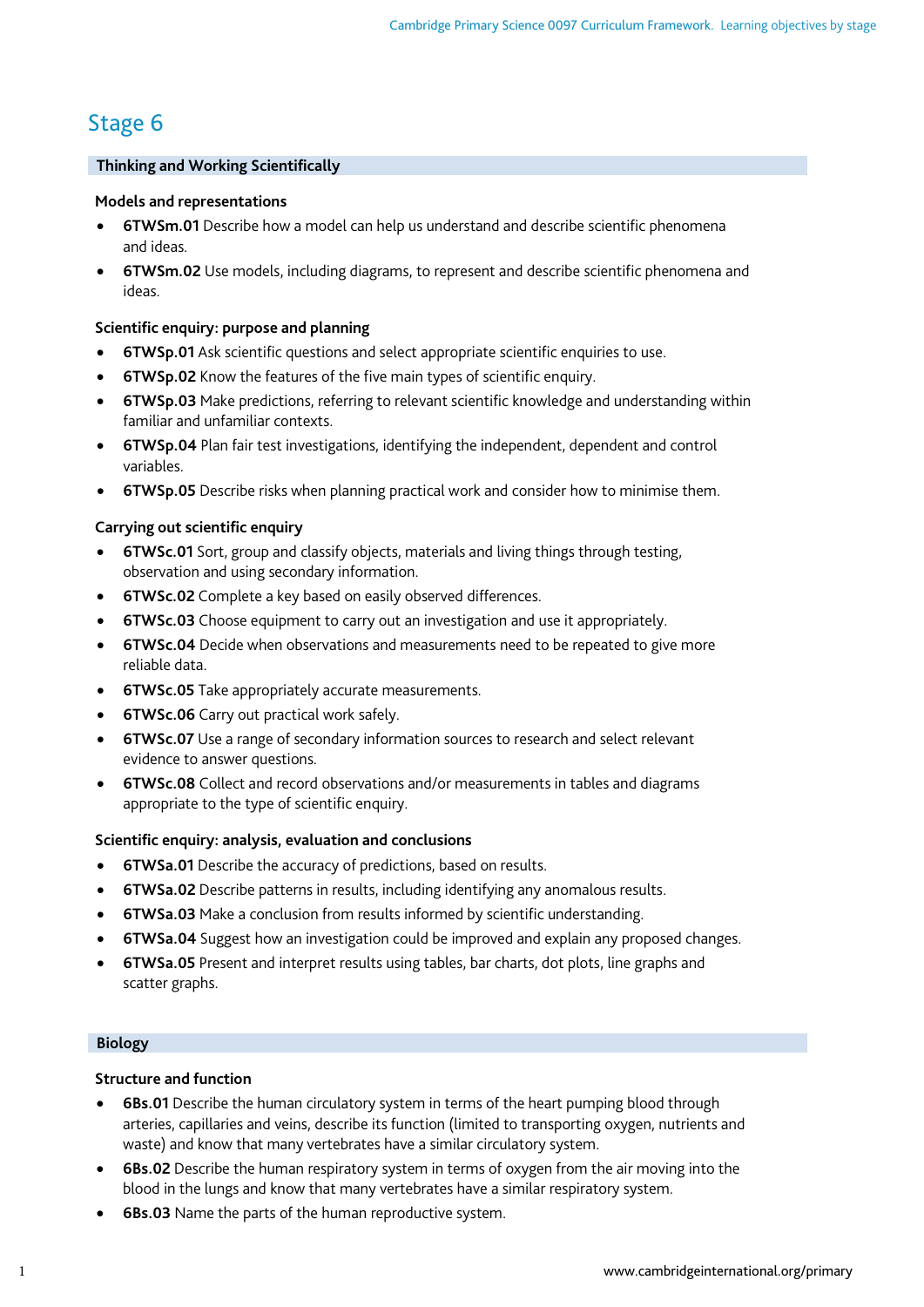#### **Life processes**

- **6Bp.01** Describe the physical changes that take place during puberty in humans.
- **6Bp.02** Know that some diseases can be caused by infection with viruses, bacteria, parasites or fungi that can be passed from one host to another.
- **6Bp.03** Describe how good hygiene can control the spread of diseases transmitted in water, food and body fluids, and describe ways to avoid being bitten by insect vectors.
- **6Bp.04** Know that humans have defence mechanisms against infectious diseases, including skin, stomach acid and mucus.

#### **Ecosystems**

- **6Be.01** Interpret food webs and identify food chains within them.
- **6Be.02** Know that some substances can be toxic and damage living things, and that these substances can move through a food chain/web.
- **6Be.03** Identify the energy source of a food chain/web and describe how energy is transferred through a food chain/web.

#### **Chemistry**

#### **Properties of materials**

- **6Cp.01** Know that the temperature at which a substance changes state is a property of the substance.
- **6Cp.02** Know that gases have properties, including mass.
- **6Cp.03** Understand that electrical conductivity and thermal conductivity are properties of a substance.

## **Changes to materials**

- **6Cc.01** Identify and describe physical changes that are reversible.
- **6Cc.02** Describe how temperature affects solids dissolving in liquids and relate it to the particle model.
- **6Cc.03** Describe the difference between boiling and evaporation.
- **6Cc.04** Understand that chemical reactions involve substances, called reactants, interacting to form new substances, called products.
- **6Cc.05** Observe and describe the evidence that a chemical reaction has taken place (limited to a gas being produced, colour change and change in temperature).

#### **Physics**

#### **Forces and energy**

- **6Pf.01** Describe the difference between mass, measured in kilograms (kg), and weight, measured in newtons (N)
- **6Pf.02** Describe the effect of gravity and know that when gravity changes, the weight of an object changes but the mass does not.
- **6Pf.03** Use force diagrams to show the name, size and direction of forces acting on an object.
- **6Pf.04** Describe the effect of different forces on an object at rest and in motion.
- **6Pf.05** Recognise that the mass and shape of an object can affect if it floats or sinks.

## **Light and sound**

- **6Ps.01** Describe how a ray of light changes direction when it is reflected from a plane mirror.
- **6Ps.02** Describe how a ray of light changes direction when it travels through different mediums and know that this is called refraction.